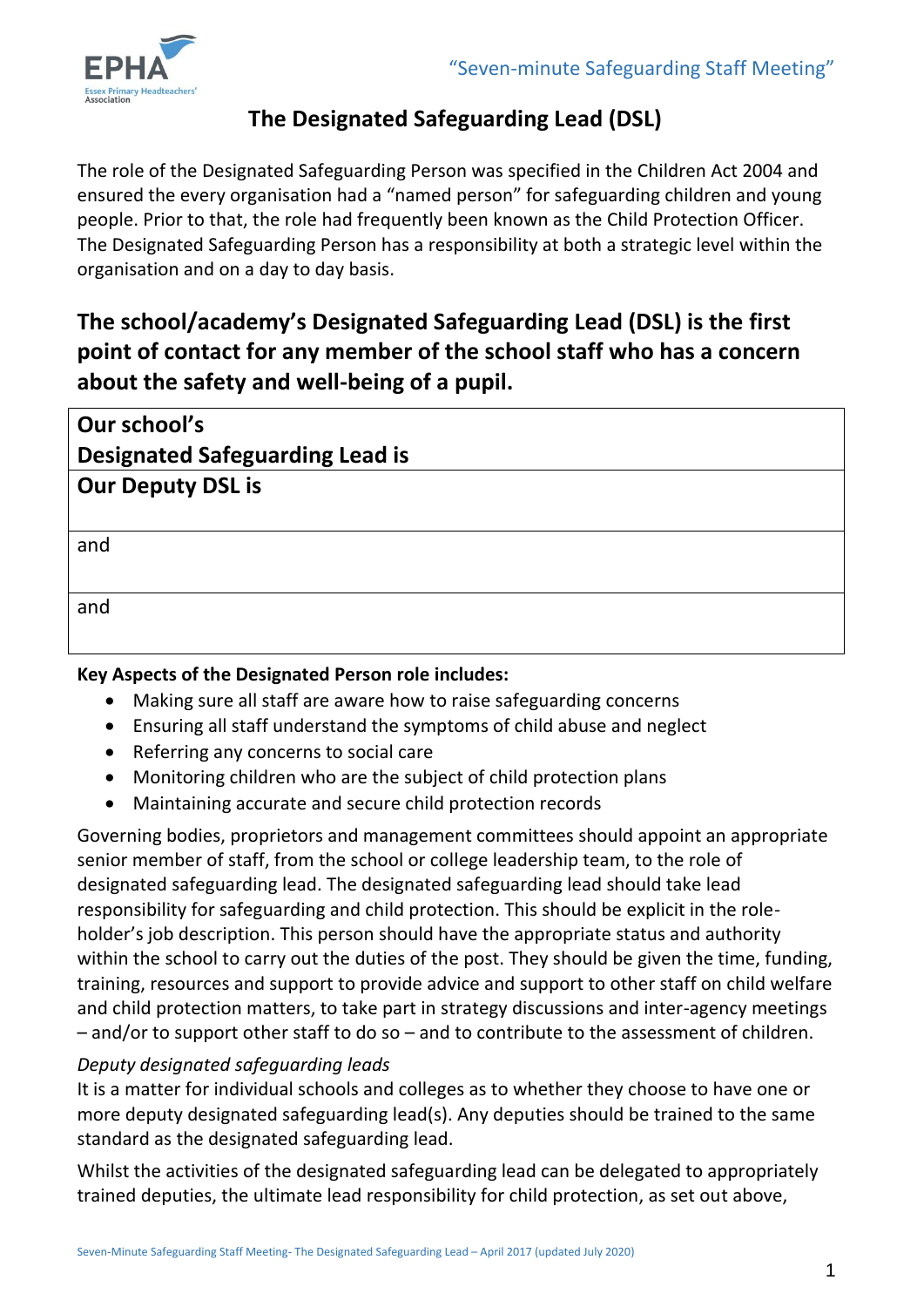

remains with the designated safeguarding lead; this lead responsibility should not be delegated.

#### **Keeping Children Safe in Education 2020 sets out the role of the Designated Safeguarding Lead in Annex B, which includes the following responsibilities:**

#### *Manage referrals*

The designated safeguarding lead is expected to:

- Refer cases of suspected abuse to the local authority children's social care as required;
- Support staff who make referrals to local authority children's social care;
- Refer cases to the Channel programme where there is a radicalisation concern as required;
- Support staff who make referrals to the Channel programme;
- Refer cases where a person is dismissed or left due to risk/harm to a child to the Disclosure and Barring Service as required; and
- Refer cases where a crime may have been committed to the Police as required.

#### *Work with others*

• Liaise with the headteacher or principal to inform him or her of issues especially ongoing enquiries under section 47 of the Children Act 1989 and police investigations;

• As required, liaise with the "case manager" and the designated officer(s) at the local authority for child protection concerns (all cases which concern a staff member); and

• Liaise with staff on matters of safety and safeguarding and when deciding whether to make a referral by liaising with relevant agencies. Act as a source of support, advice and expertise for staff.

#### *Undertake training*

The designated safeguarding lead (and any deputies) should undergo training to provide them with the knowledge and skills required to carry out the role. This training should be updated at least every two years.

The designated safeguarding lead should undertake Prevent awareness training. Training should provide designated safeguarding leads with a good understanding of their own role, and the processes, procedures and responsibilities of other agencies, particularly children's social care, so they:

• Understand the assessment process for providing early help and intervention, for example through locally agreed common and shared assessment processes such as early help assessments;

• Have a working knowledge of how local authorities conduct a child protection case conference and a child protection review conference and be able to attend and contribute to these effectively when required to do so;

• Ensure each member of staff has access to and understands the school's or college's child protection policy and procedures, especially new and part time staff;

• Are alert to the specific needs of children in need, those with special educational needs and young carers;

- Are able to keep detailed, accurate, secure written records of concerns and referrals;
- Understand and support the school or college with regards to the requirements of the Prevent duty and are able to provide advice and support to staff on protecting children from the risk of radicalisation;